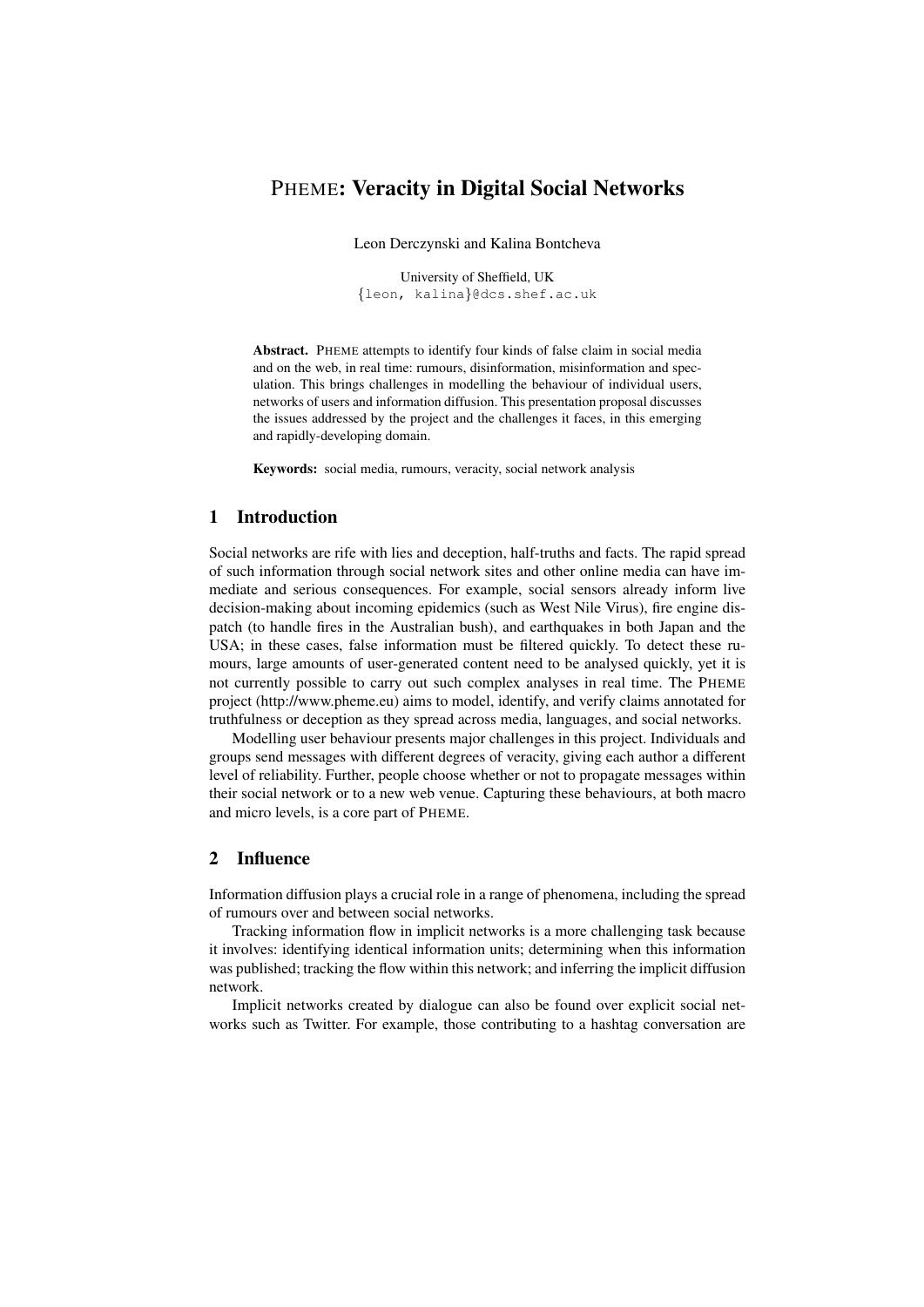not bound by explicit links such as follower or friend relations, but instead cause information to diffuse among those interested in that topic [1].

As a second stage, PHEME extends models to consider individual users and how they react to incoming rumours, critically seeking to characterise what types of incoming message are likely to be propagated. We model rumour spread using contact process models of epidemiology, whereby a disease is said to spread over a graph according to a Markov process. At each moment in time an ill individual (i.e. a user who currently believes a rumour) may infect a neighbour (i.e. share the rumour with them) or recover from the illness (i.e. realise they were mistaken due to new information), both with given probability.

*In the context of the project, we will present models for influence, and models for the spread of changes over networks.*

## 3 Influence and trust in social networks

Since PHEME deals with a wide variety of content, it is important to model trust as a mechanism for deciding which of a set of sources is the reliable one. Network models for trust are already used in information retrieval and have been adapted for Twitter. These typically take a PageRank-style score and propagate trust between nodes in the network.

With respect to influence, PHEME delivers methods for corroborating or refuting claims, leading to an estimate of a source's trust and reputation. This gives a means of capturing linguistic and network behavioural datasets [2] of users who trust / distrust sources.

The trustworthiness of a user/web site depends on the veracity of past content. The opposite is also true. It follows that veracity of a given message depends, amongst other things, on the trustworthiness of its author.

PHEME uses historical Twitter data dating back to 2009, the SWI, METER and APA news corpora, and the linked blogs, forums, and web content. These are searched for known false rumours, acquired from fact-checking websites, in order to create automatically large amounts of training data on past rumours and their spread. This in turn informs longitudinal user models.

*We will present motivating examples of challenges in this scenario, and a summary of our existing research on longitudinal models over social networks.*

#### 4 Dynamic and transient information

PHEME addresses the spatio-temporal validity of claims, to find contradictions.

The temporal validity of facts needs to be taken into account when detecting contradictions and identifying rumours. It is possible to extract two truths that seem to contradict (e.g. "The president of the USA is George W Bush" and "The president of the USA is Barack Obama") but are in fact both accurate when the appropriate temporal information is added.

Similarly, claims have spatial constraints, especially when they pertain to elided contexts. For example, we may say "The president is Obama" and "The president is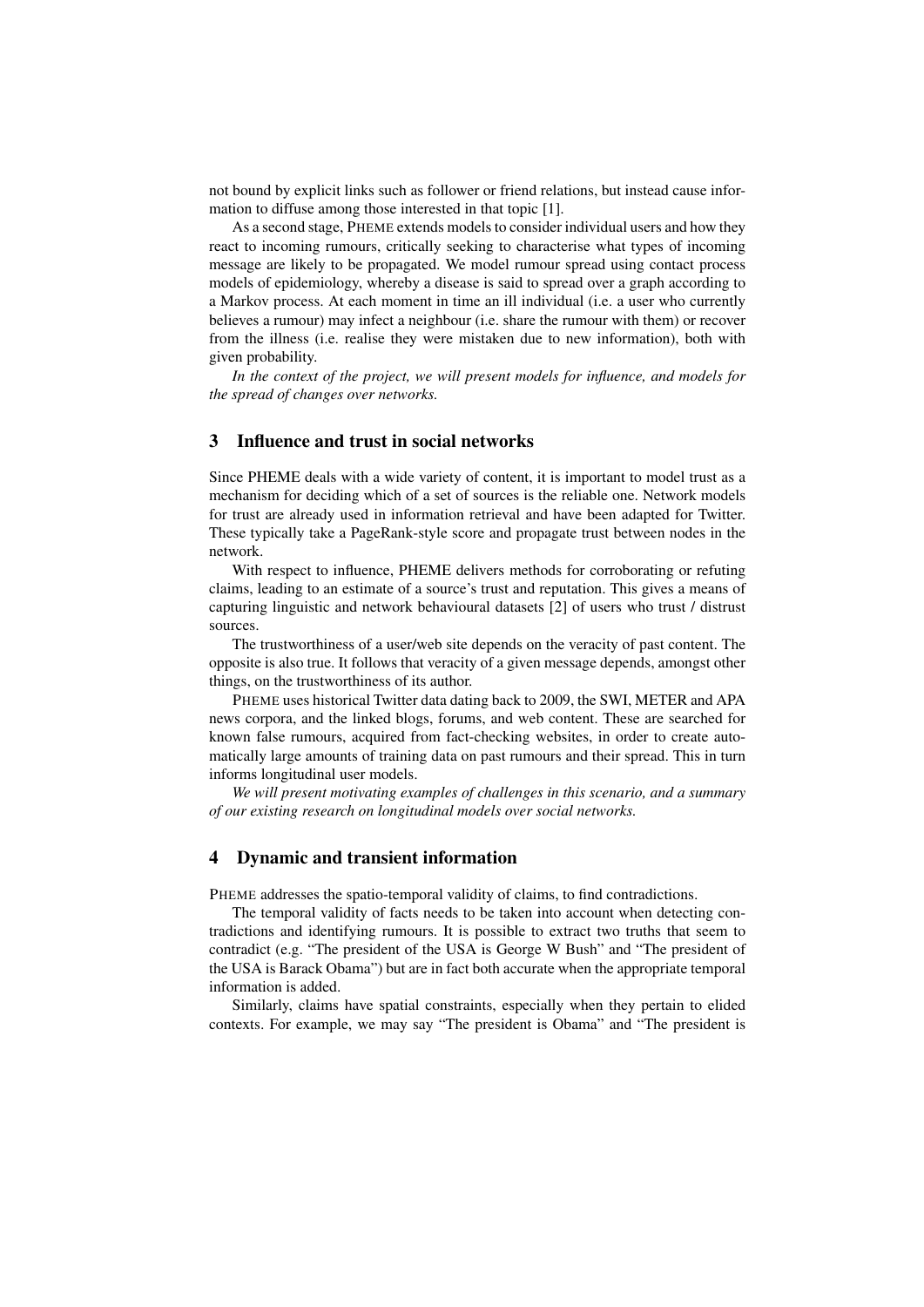Hollande"; without other knowledge, these are in conflict, but are in fact both true – just in distinct spatial regions.

PHEME seeks to develop tools for annotating and determining the temporal and spatial contexts of claims [3], and cross-referencing these to detect conflicting assertions, as a feature for detecting rumours, mis- and disinformation.

*We will describe the anatomy of news articles, discuss existing approaches to temporal bounding, and the challenges in adapting these to social media texts.*

#### 5 Posts, networks and diffusion

PHEME involves the development of ontologies to model users, social posts and social network, as well contradictions, temporal bounding, and so on. The project involves building new and extended ontologies to model veracity, misinformation, social and information diffusion networks, rumours, disputed claims and temporal validity. It draws a distinction between content authors, receivers, and diffusers. This includes modelling the temporal validity of statements (e.g. Lenin was born in the Soviet Union vs. in Russia) and lexicalisations (e.g. Kaliningrad vs. Königsberg), based on work on adding temporal arguments to RDF triples.

*We will give information on the ontological approach developed so far, accompanied by examples.*

#### 6 Representing dynamic flow in social graphs

The main challenge in browsing and visualisation of interlinked media and social network content is in providing a suitably aggregated, high-level overview. Timestampbased list interfaces that show the entire, continuously updating stream (e.g. the Twitter timeline-based web interface) are often impractical, especially for analysing highvolume, bursty events.

The project incorporates visual analytics tools for collected veracity intelligence, including visualisations of geospatially and semantically referenced information, across news, media and social networks. Exploring the storytelling potential of big data visualization [4], the interactive components of PHEME are intended to increase the understanding of the complementary relationship between the explorative and communicative dimensions.

*We will give examples illustrating the challenges in visualising this information and information regarding our planned approach.*

#### 7 Decision support

Modelling and reasoning with rumours is particularly challenging, due to the need to represent multiple possible truths (e.g. superfoods may cause vs. prevent cancer). The reasoning is parameterised further in accordance to the domains of the two use cases (healthcare and digital journalism).